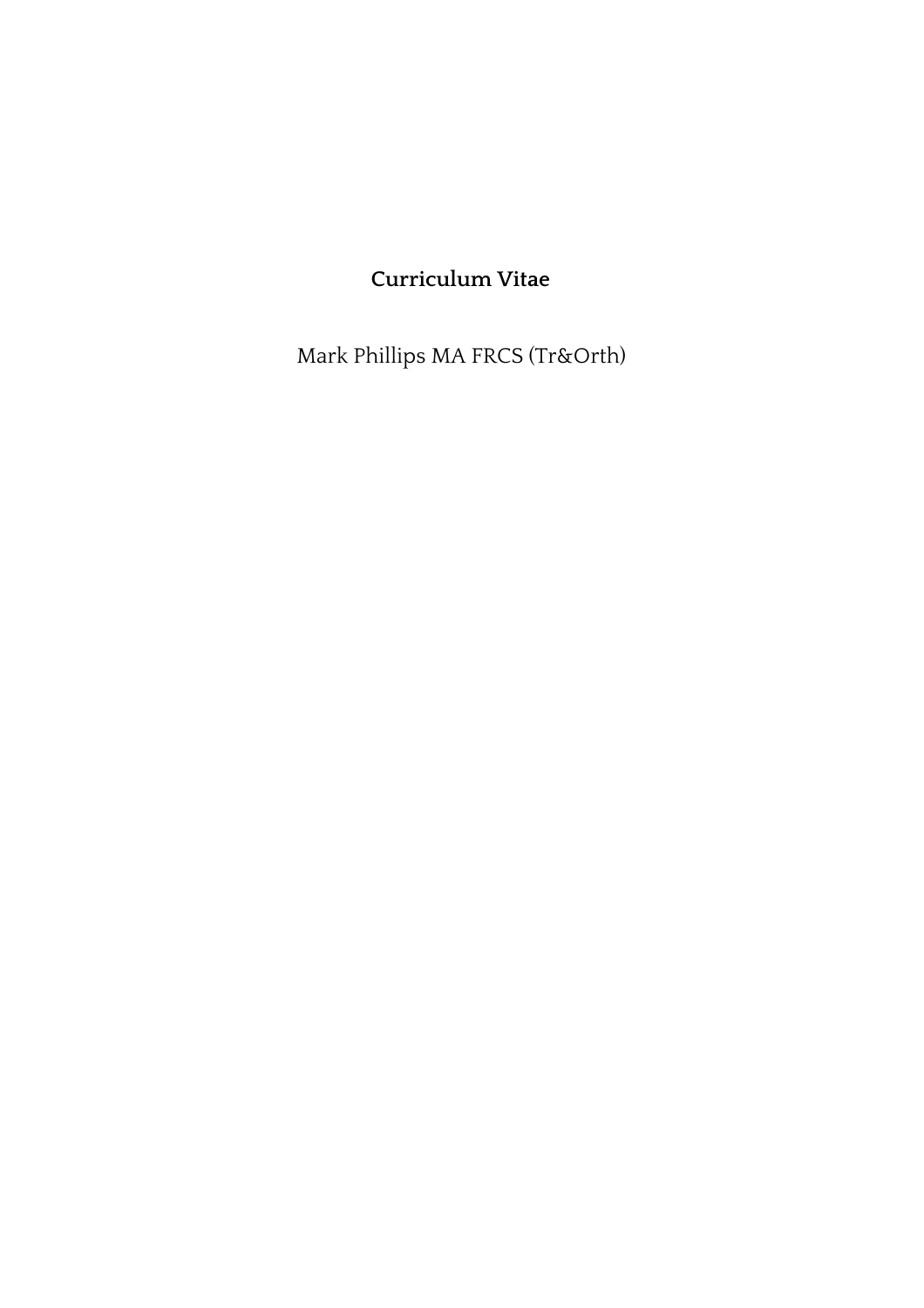## **Personal Details**

**Name** Andrew Mark Phillips **Date of Birth** 13 Nov 1963 **GMC Reg No** 3287947 **MPS Number** 171001

- **Telephone** 08445617157 Private Secretary (London Sports Orthopaedics)
- **e mail** [markphillips@nhs.net](mailto:markphillips@nhs.net) **Web Page** www.sportsortho.co.uk www.fractureadvice.com **Marital Status** Married

### **Private Consulting**

The Blackheath Hospital 40-42 Lee Terrace Blackheath SE3 9UD

One son, one daughter

London Sports Orthopaedics 31 Old Broad Street London EC2N 1 HT

London Bridge Hospital 27 Tooley Street London SE1 2PR

#### **Specialist Interests**

Hand Surgery and Limb Reconstruction

### **Degrees and diplomas**

| MA Cambridge     | 1990 |
|------------------|------|
| MBBChir (Cantab) | 1988 |
| FRCS (Eng)       | 1993 |
| FRCS (Tr&Orth)   | 1999 |

#### **Educational History**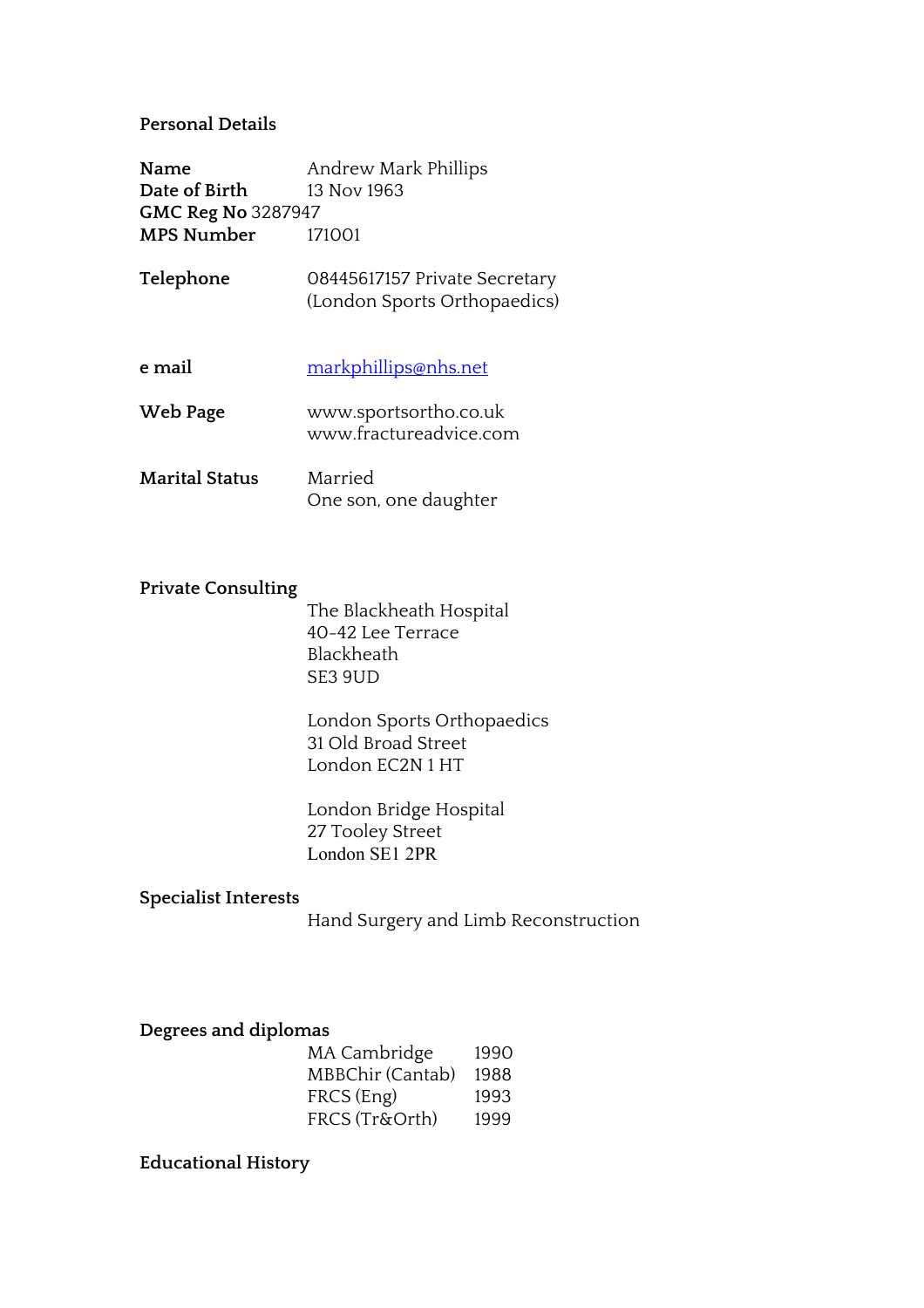| 1975-1982 | Llanelli Boys' Grammar School                          |
|-----------|--------------------------------------------------------|
| 1983-1988 | Emmanuel College, University of Cambridge              |
| 1986-1988 | Addenbrooke's Clinical School, University of Cambridge |

# **Basic Surgical Training**

| <b>March 2001</b><br>Training                                            | Awarded Certificate of Completion of Specialist                                                                                                                                         |
|--------------------------------------------------------------------------|-----------------------------------------------------------------------------------------------------------------------------------------------------------------------------------------|
| 2000-2001                                                                | Specialist Registrar, Medway Hospital, Kent                                                                                                                                             |
| 1999-2000                                                                | Limb Reconstruction Fellow<br>University of Pisa, Italy                                                                                                                                 |
| 1999                                                                     | Hand Fellow, Queen Victoria Hospital<br>East Grinstead (April - September)                                                                                                              |
| Feb 1999                                                                 | Gained FRCS(Tr&Orth)                                                                                                                                                                    |
| 1995<br>1996<br>1997<br>1998                                             | Queen Mary's Hospital, Sidcup<br>King's College Hospital, Camberwell<br>Lewisham University Hospital<br>Kent & Sussex Hospital, Tunbridge Wells                                         |
| 1995-2001                                                                | Specialist Registar, Kings College Hospital Rotation                                                                                                                                    |
| Apr 93 - Apr 94<br>Apr 94 - Sep 95                                       | Locum Registrar in Orthopaedics<br>Dartford/Lewisham/Guys Rotation<br>Orthopaedic Research Registrar (with clinical<br>responsibilities)<br>Royal Free Hospital, Hampstead              |
| Feb 93                                                                   | Gained FRCS Part II (Eng)                                                                                                                                                               |
| Feb 91 – July 91<br>Aug 91 - Feb 93                                      | SHO General and vascular surgery, Peterborough<br>SHO Westminster - Southend Basic Surgical Rotation                                                                                    |
| Jan 91                                                                   | <b>Gained FRCS primary</b>                                                                                                                                                              |
| Jan 89 - Jul 89<br>Aug 89 - Jan 90<br>Feb 90 - Jul 90<br>Aug 90 - Jan 91 | House Surgeon, Addenbrooke's, Cambridge<br>House Physician, Lister Hospital Stevenage<br>A&E Officer Royal Free Hospital, Hampstead<br>Demonstrator in Anatomy, University of Cambridge |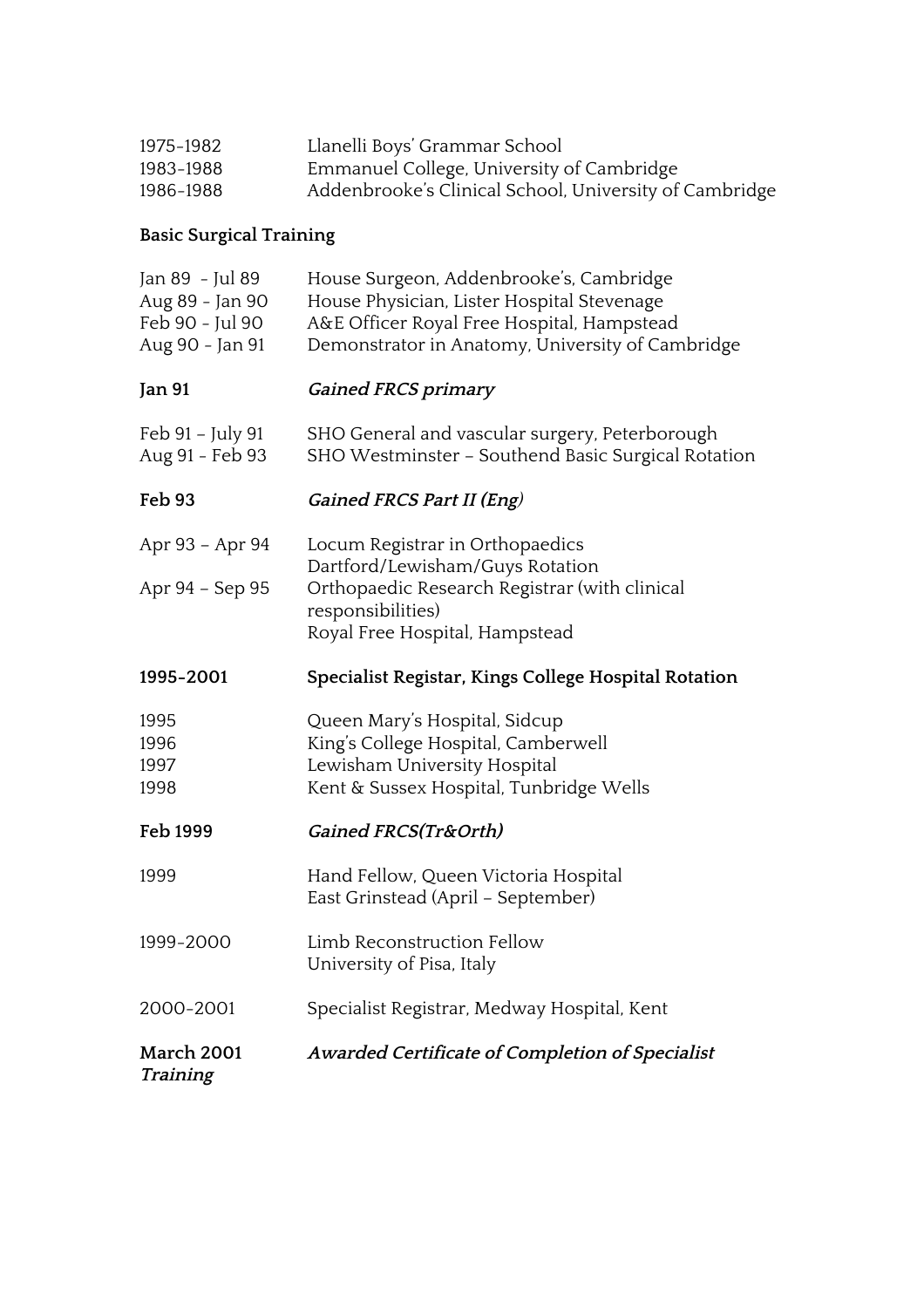# **2001-2003 Consultant Orthopaedic and Trauma Surgeon, Queen Elizabeth Hospital, Stadium Rd, Woolwich London SE18 4QH**

**2003-2015 Consultant Orthopaedic and Trauma Surgeon Kings College Hospital Denmark Hill London SE5 9RS**

## **Courses / Conferences attended in the last 2 years**

British Limb Reconstruction Society annual meeting Leicester 21-22 March, 2013.

BOA Annual Congress Birmingham 3-4 October <sup>2013</sup>

British Society for Surgery of the Hand College of Surgeons, London 17-18 October <sup>2013</sup>

York open fracture course York, 4-5 November 2013

British Limb Reconstruction Society annual meeting Dublin 12-14 March, 2014.

BLRS OTAI Conference Dublin, 12-14 March 2014

EFORT Congress London 4-6 June 2014

BOA Annual Congress Brighton, 12-13 September <sup>2014</sup>

BSSH London 16 October 2014

Arthrex Hand and Wrist Course Munich 13<sup>th</sup> November 2014

Bioventus Exogen Meeting 20 November 2014 at RCS London

European Wrist Arthroscopy Meeting Strasbourg 19-21 February <sup>2015</sup>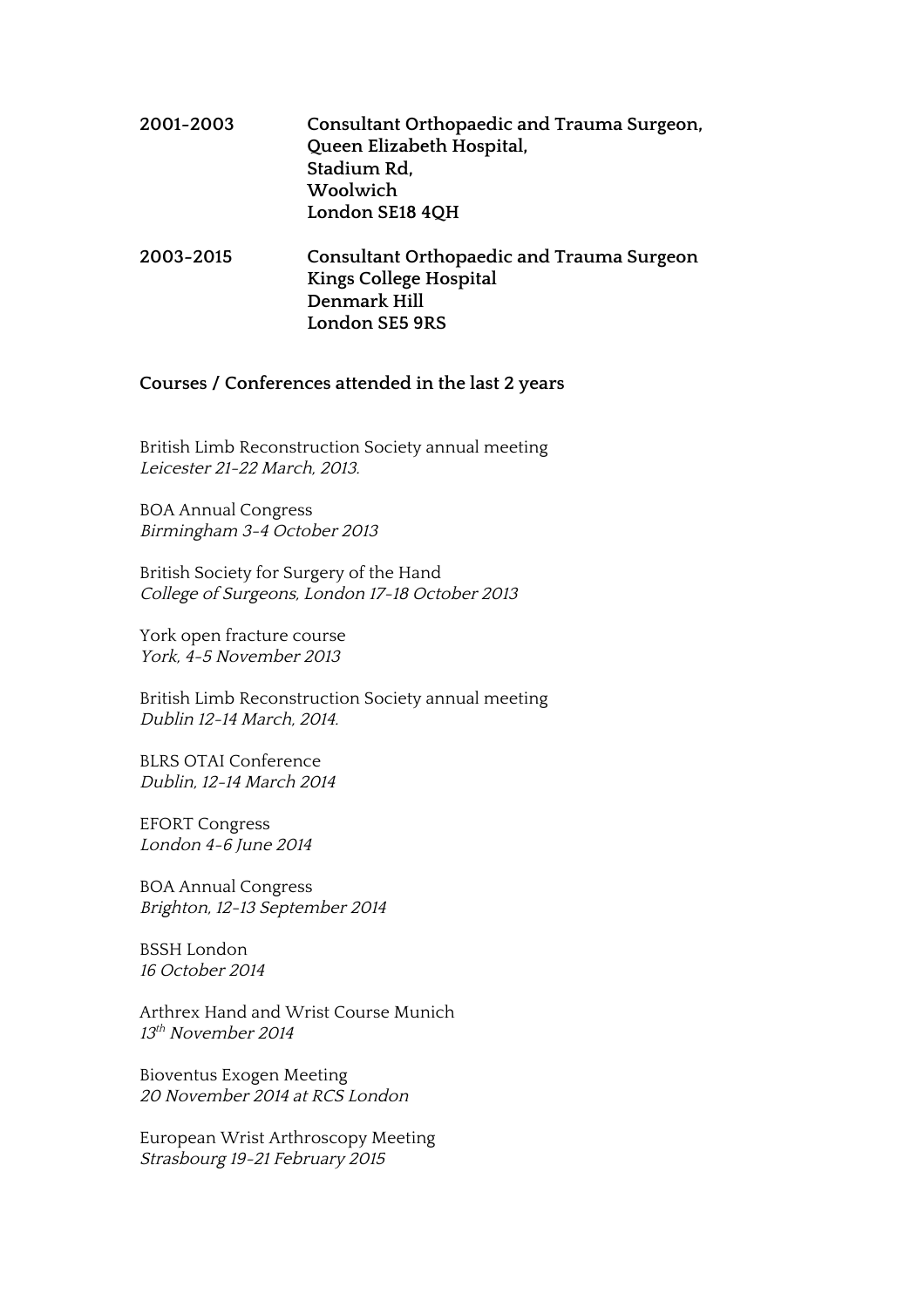## **Management**

Risk Management Committee for Critical Care & Surgery KCH since 2003, Lead Clinician since November 2008

Member of Arthritis Research Council (arc) Data Monitoring Committee April 2006-2011

Former consultant for Orthobiologics companies (Stryker, Smith & Nephew, Medtronic and Olympus Biotech)

Advisor to National Institute for Clinical Excellence on low intensity pulsed ultrasound (LIPUS) for the acceleration of fracture healing and treatment of non-union leading to publication of National Guidelines

September 2010-May 2012: Risk & Governance Lead for Major Trauma, King's College Hospital

Clinical Lead for Trauma and Orthopaedics at PRUH 2014-2015

Lead for Trauma Service at London Sports Orthopaedics

## **Co-founder of a new charity:**

'The KCH Limb Reconstruction Trust' ([www.klrt.org.uk\)](http://www.klrt.org.uk/) April 2006 - present. Chairman 2006-2010, currently Trustee. Main achievements:

Appointment of specialist physiotherapist and extra specialist nurse New website plus videos on line Appointment of a dedicated specialist limb reconstruction psychologist Funding for pin site care research established

## **Audit**

Audit of Efficacy of Xiapex in treatment of Dupuytren's Contracture 2014

## **Membership of professional organisations**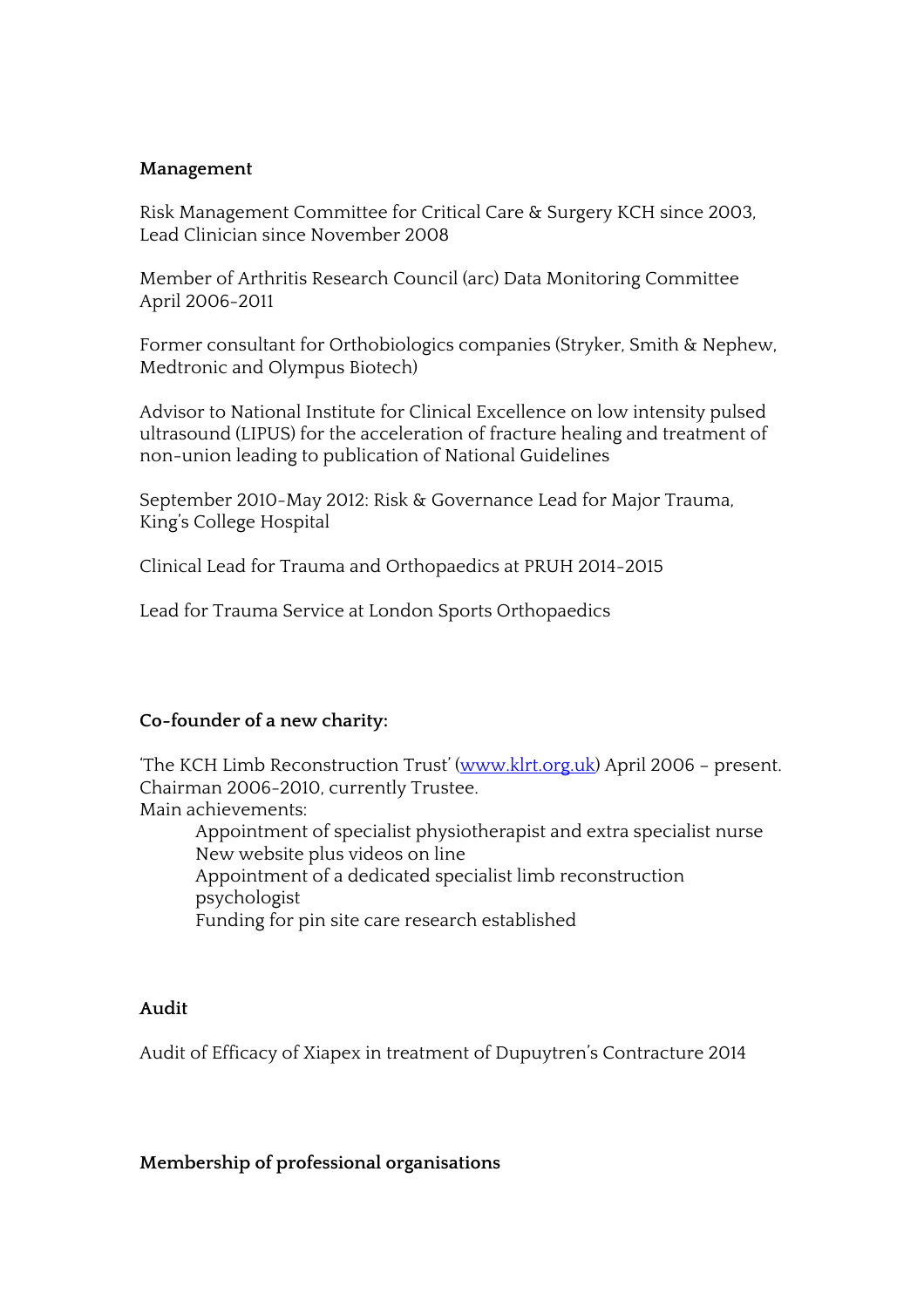British Medical Association British Orthopaedic Association British Society for Surgery of the Hand British Limb Reconstruction Society European Bone and Joint Infection Society

European Society for Tissue Reconstruction in Orthopaedics & Trauma

European Wrist Arthroscopy Society